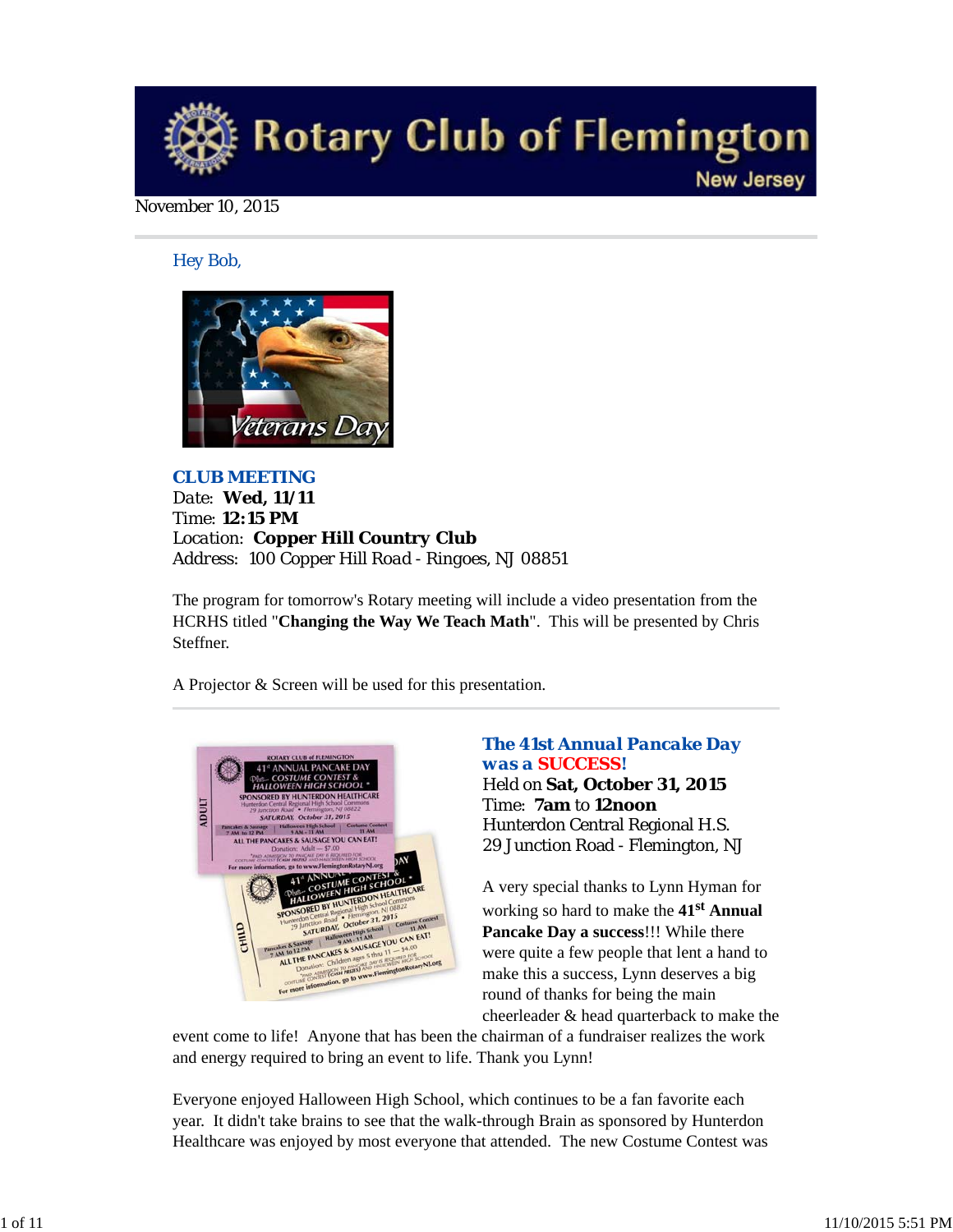also a big hit! Although the Costume Contest ran from infant up through the age of 16, we had a number of adults that also came dressed in full costume. In fact there were so many people waiting to watch/participant in the Costume Contest that it was standing room only for a while in the Commons. Take a look at the photos that Herb Bohler took, which are included in the photo album (see the link below).

This past Saturday was also the first day in several years that we had nice sunny weather all day. If you recall, we have had rain and snow over the last several years. So this was the best weather we've had in a while.

Thanks to the copious notes of Joe Ziegler  $\&$  Gene Lupo, the following are the stats from Saturday:

- Approximately **605 total meals** served (442 Adults and 163 Children).
- **287** people used pre-paid tickets and **318** people were day-of walk-ins.
- The Bake Sale raised \$400.
- We collected 21 items for the Food Pantry.

Joe pointed out that he thought this was the first year that the day-of walk-ins outnumbered the people with pre-paid tickets.

Lynn will be providing a full report in the next few weeks once all invoices are in. In the meantime, thanks to everyone for helping to make the event a great time!!!



*PHOTO ALBUM from the 41st Annual PANCAKE DAY, Costume Contest & Halloween High School* **Held Saturday, 10/31/2015**

**Click Here** or the photo to the left to view the Photo Album from the 41st Annual PANCAKE DAY plus Halloween High School & Costume Contest. As you can

see from the pictures, everyone had a great time!!!

A very special thanks to the Rev. Dr. Herb Bohler for taking the photos and generating the album for everyone to enjoy.



## *CHRISTMAS TREE LIGHTING Ceremony* **Friday, December 4 at 7pm**

Dick Stothoff has announced that this year's Christmas Tree lighting will take place on Friday, 12/4 at the monument on Main Street Flemington near the Presbyterian Church. Rotarians that will be helping Santa Claus to handout candy canes and oranges to the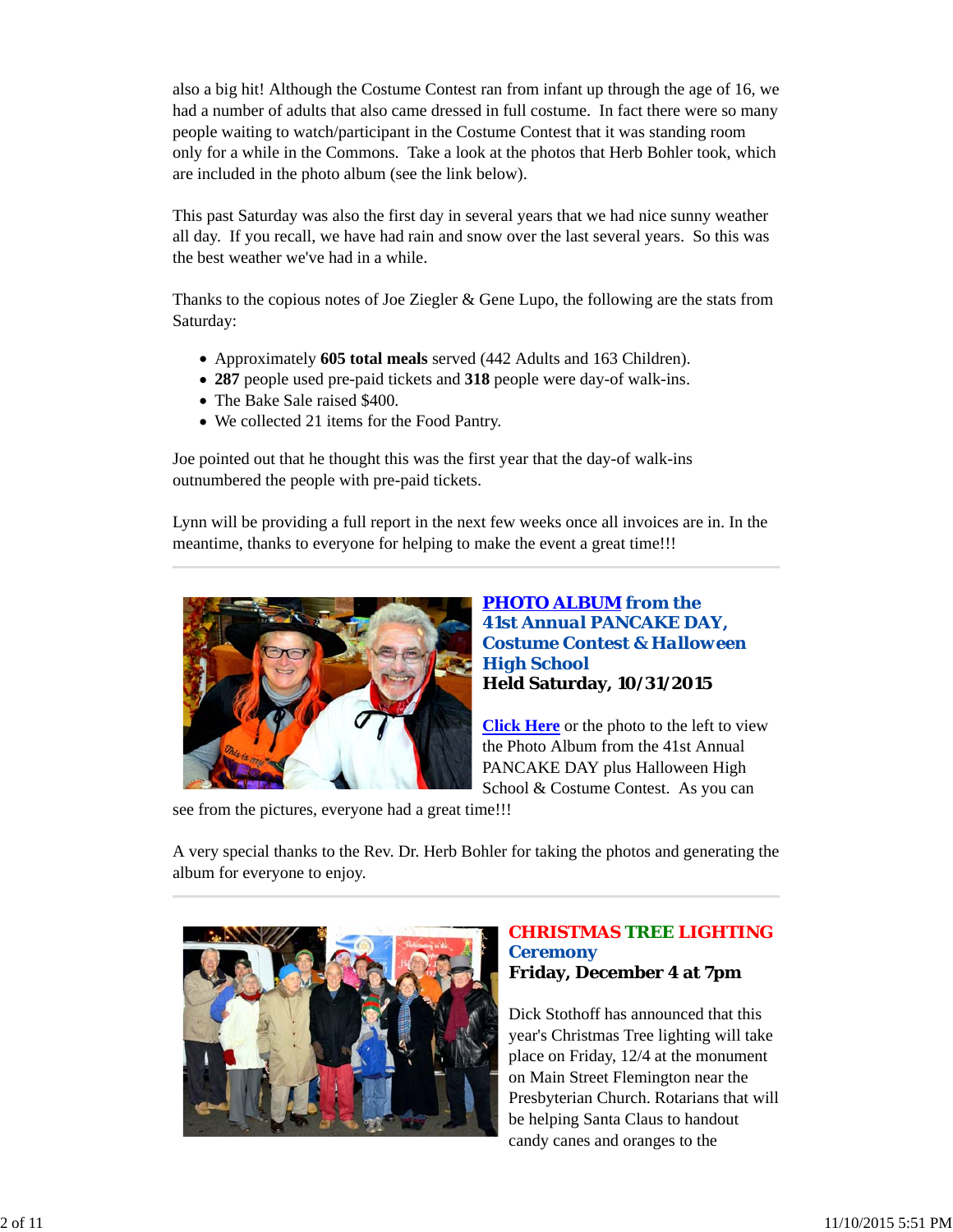attending children are asked to meet at 6:45pm behind the Deat's Building in Flemington OR at the Christmas Tree on Main Street at **7pm**.

Santa Claus will be arriving at the Christmas Tree between 7 to 7:15pm, which is preceded by the formal Tree Lighting Ceremony and Christmas Carols that is organized by Flemington Cub Scout Pack 61.

Once the Tree Lighting Ceremony is over, **everyone is invited to the annual After-Party at Dick & Priscilla Stothoff's home**! If you have never attended, please come and bring the family and kids!!!

Please note that the Main Street Flemington Annual "**Hunterdon Holiday Parade**" will be held on Sunday, 12/6 at 5pm.

A Little History of the Main Street Flemington Tree Lighting Ceremony:

The Christmas Tree Lighting ceremony is Flemington Rotary's oldest service project, which began in **December 1923**. This was just after the club first formed on October 3, 1923.

Back in the 1920's, it was very difficult for children to get some candy and fresh fruit to eat. These days, we can readily purchase these items at our local Supermarket, etc. So it was a VERY BIG deal for the children in attendance to get their huge Candy Cane and Fresh Orange. Flemington Rotary has been annually helping with this project ever since!



## *Flemington Rotary* **HOLIDAY COCKTAIL PARTY**

**Thursday, December 10** Time: To Be Determined **Caffe Cicchetti** 19 Stangl Road - Flemington, NJ

Please **Save the Date** for the upcoming Rotary Club of Flemington **Holiday Cocktail Party**. As discussed at the last few club meetings, we are changing from a sit down dinner party to a cocktail party with appetizers being served.

More details to follow once they are worked out. Once set, we will generate an Evite invitation to email everyone.

The evening will be held at the new **Caffe Cicchetti** located on Stangl Road in Flemington, located next to Uncorked.

Rotarians attending are asked to bring a wrapped **Secret Santa gift** valued around \$12.



*Please Bring an Unwrapped Gift to the Holiday Party for a Local Family in*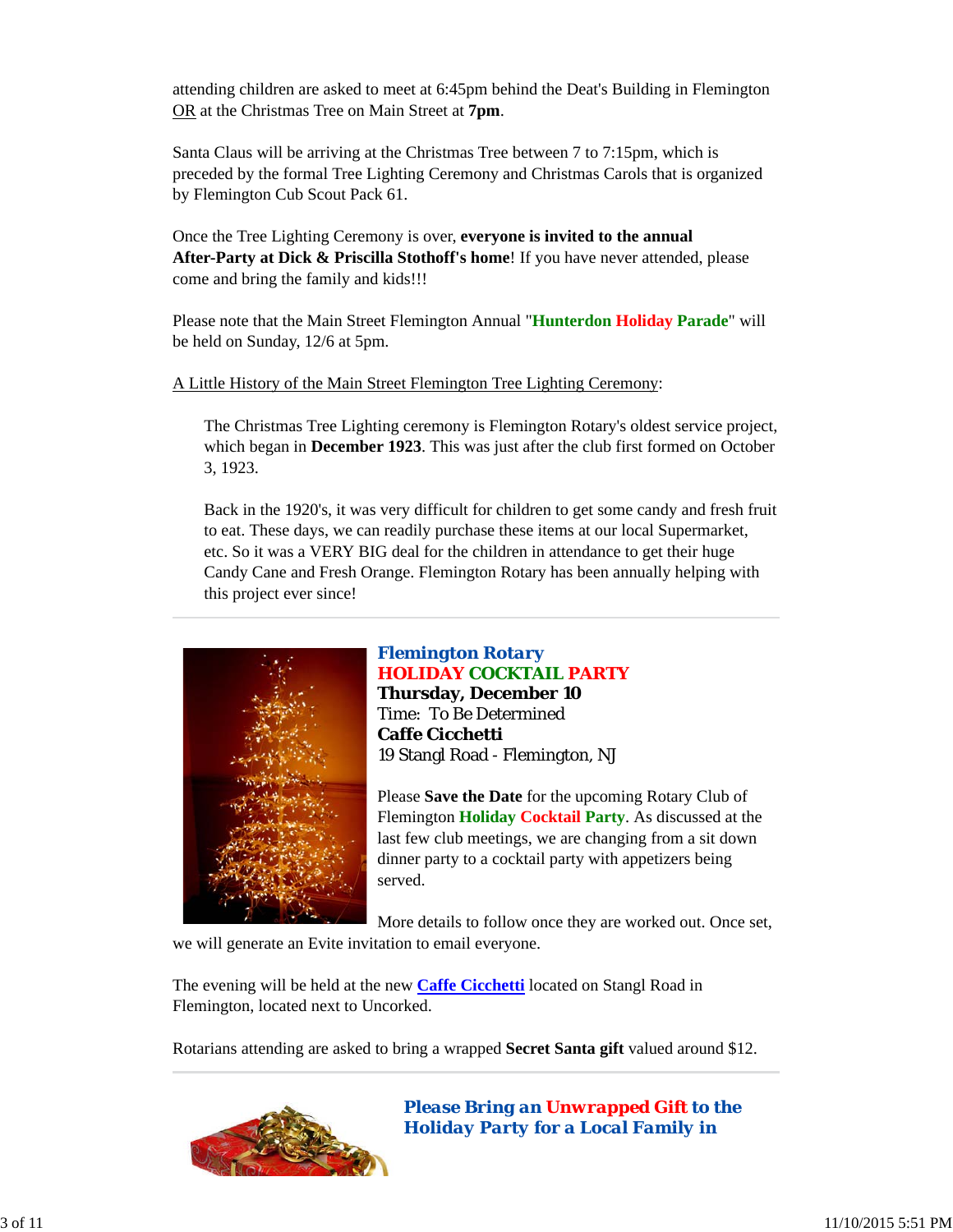

#### *Need!!!* **Flemington Rotary's SAC Holiday Gifts**

At the Rotary Holiday Party on Thurs, 12/10 (or at a prior club meeting), Rotarians are asked to **voluntarily** bring an unwrapped gift (but a gift bag is appreciated!) to **supplement the Service Action Committee's (SAC) Holiday shopping**. Rotarians have always provided great support for this.

The types of items typically requested are:

\*Infant / Toddler learning toys. \*Family Fun Games (Monopoly, Scrabble, Catch Phrase, etc.). \*Gloves, scarves, socks as stocking stuffers. \*Craft kits. \*Lego kits. \*Gift Cards: WalMart, i-Tunes, Kohl's, Burlington Coat Factory, Five Below.

## *Clinton Sunrise Rotary Hosts 3rd Annual CHRISTMAS TREE FESTIVAL* **Saturday, December 5**

The Clinton Sunrise Rotary will host its third annual Christmas Tree Festival on Saturday, December 5th at the Clinton Holiday Inn. Enjoy this holiday's premiere benefit event with good food, drinks, dancing, making new friends and, of course, TREES! Rotary is seeking help for this event in a variety of ways. As a Tree Sponsor, we invite businesses, community groups or individuals to sponsor and decorate a 6' Christmas Tree in any theme or fashion you desire - imagination is encouraged! For a \$100 sponsorship fee, Rotary will provide the tree and the stand. Throughout the evening's event, attendees will have the opportunity to drop raffle tickets tricky-tray style in the bucket of the Tree they want to win the most. Prizes will be awarded for Most Creative, Most Popular and Most Outrageous. If you want to sponsor a tree but choose not to decorate it, Rotary can decorate the tree for you for an additional fee. Other sponsorship opportunities are also available.

During the afternoon of 12/5, from **1-4pm**, Santa will be visiting the Clinton Holiday Inn to see all of the beautifully decorated trees. Bring your children by while he's there and they can have a picture taken with him, enjoy hot chocolate and cookies and see all of the trees also. Your family may find the tree of your dreams - already decorated for you. Raffle tickets will also be sold during the afternoon. Please bring a canned good donation to help build our can tree for The Food Pantry.

The day culminates with the cocktail party and dinner in the evening from 6-10pm. Enjoy great food, great music and a great time. Attendees will have an opportunity to view the trees, vote on their favorites and participate in a silent auction. The trees will also be raffled off during this time. Tickets are \$50 each or \$90 per couple. So, here's your opportunity to support your local community, meet Santa and celebrate the season at a fun event - all in one day! Proceeds benefit The Food Pantry, local Rotary projects and the YMCA Angel Patrol program.

For more information, to sponsor a tree or buy event tickets, visit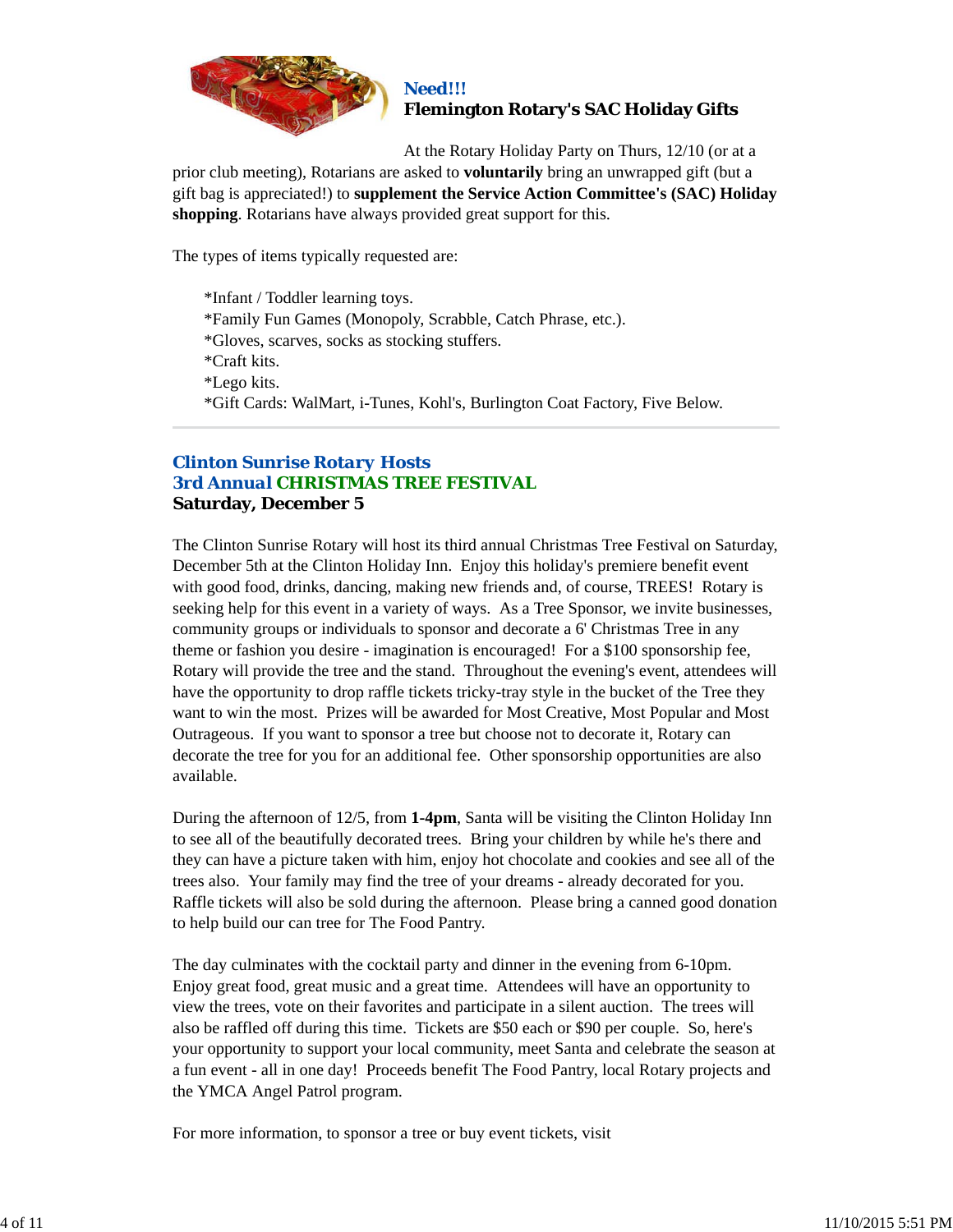

## *The Flemington Rotary MEMBER DIRECTORY Is Updated on the Website*

We have come up with a new approach to keeping the **Flemington Rotary Club Directory** up to date. We will continue to print hard copies of the member directory as most club members prefer having a hard copy in their

hands. However, as soon as the hard copies are printed, we are soon faced with changes or updates that need to be made. This could be a new club member is added or a member changes their address, email or phone numbers, etc.

Therefore, we will now start keeping an updated Club Directory on the club website, located in the password protected "**Members Only**" page. To access this, simply goto **www.FlemingtonRotaryNJ.org** and click on "Members Only" in the upper left. The page is password protected. If you do not have the password, simply email us and request it.

Sandy Clark has just completed a full update of the Directory as found online. We request that all members view the online directory and respond to Sandy with any changes that need to be made. **Click Here** to generate an email to Sandy.

Once we have any feedback incorporated, printed hard copies will be able to be made.

After that, we will start keeping an **up-to-date** PDF copy of the Member Directory on the website. So if you are looking for the latest directory, check the website for the latest PDF copy of it.

A very special thanks to Sandy Clark for helping to come up with this "live" document approach to the online directory!



## *SPEAKERS & PROGRAMS BEING SOUGHT*

President Mick is looking for some ideas for upcoming meeting programs and speakers. If you have any leads, please pass them onto Mick Schaible, who will follow-up to schedule the speaker.

**Click here** to generate an email directly to Mick.



As you know, the Rotary Club of Flemington is a member of the H.C. Chamber of Commerce. This enables all Rotarians the ability to attend a Chamber function as a "member". If someone asks you what your business is, you would explain that you are a member representing the Rotary Club of Flemington. **Click Here** to visit the Chamber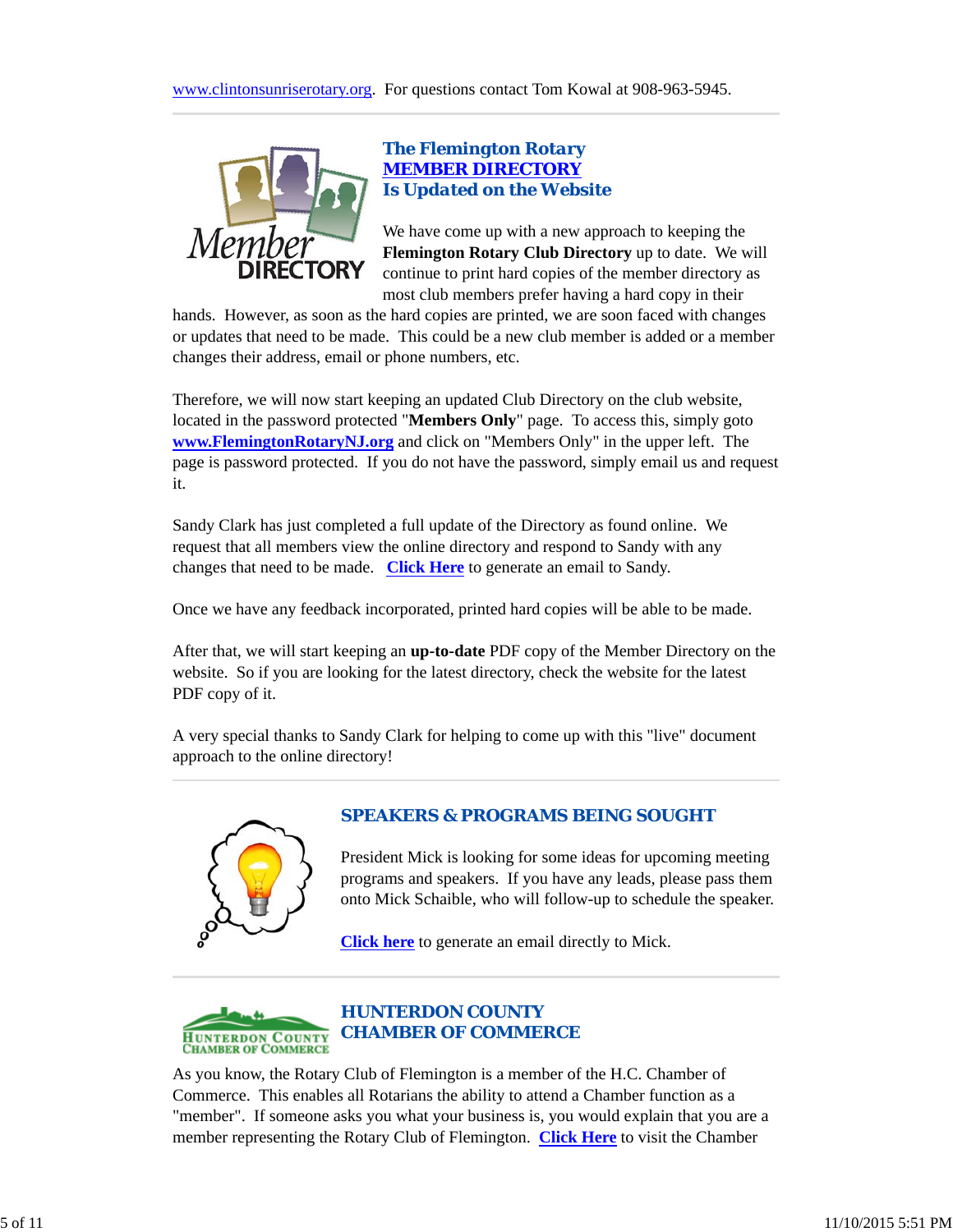

## *Hunterdon Chamber Internet Radio "THE ROTARY HOUR"* **Mondays from 10am to 11am**

PDG Megan Jones-Holt is the host of "The Rotary Hour" on the Hunterdon Chamber Internet Radio station and is looking for guests to have on the show. If you are intersted, please get in touch with Megan at (908)894-4590 or

**mjonesholt@gmail.com**.

**Click Here** to listen to the Hunterdon Chamber Internet Radio station from your PC, smart phone, mobile device, etc.



#### *FLEMINGTON BUSINESS IMPROVEMENT DISTRICT* www.downtownflemington.com

If you would like to learn more about events and activities going on around Flemington, please **CLICK HERE** to visit the Flemington Business Improvement District (BID) website.

#### *ROTARY DISTRICT 7510 NEWS*

**Click Here** to read the current news from our Rotary District 7510.

## *SPEAKERS & PROGRAMS BEING SOUGHT*

We are always seeking new or creative ideas for upcoming meeting programs and speakers. If you have any leads, please pass them onto Mick Schaible. **Click here** to generate an email directly to Mick.

## *UPCOMING DATES TO NOTE*

## **Summary of Upcoming Club Meeting Programs**:

Wed, 11/11: HCRHS Program: Changing the Way We Teach Math video presentation (Projector & Screen Needed) Wed,  $11/18$ : Club Assembly with Club Budget Discussion (All members are requested to attend) Wed, 11/25: TBA

Wed, 12/02: Heroin: by Karen Widico

Wed, 12/09: Patti Ruby, Exec. Dir. of Hunterdon Land Trust Alliance: Land Preservation Wed, 12/16: **Madrigal Girls Chorus** from H.C.R.H.S. for festive singing Wed, 12/23: TBA Wed, 12/30: TBA

**Next RCOF Board Meeting**: Tues, 11/24/2015 at 6:00 PM. (Meetings held bi-monthly).

Next Membership Meeting: Wed, 12/9/2015 at 1:30 PM (Usually the 2<sup>nd</sup> Wed).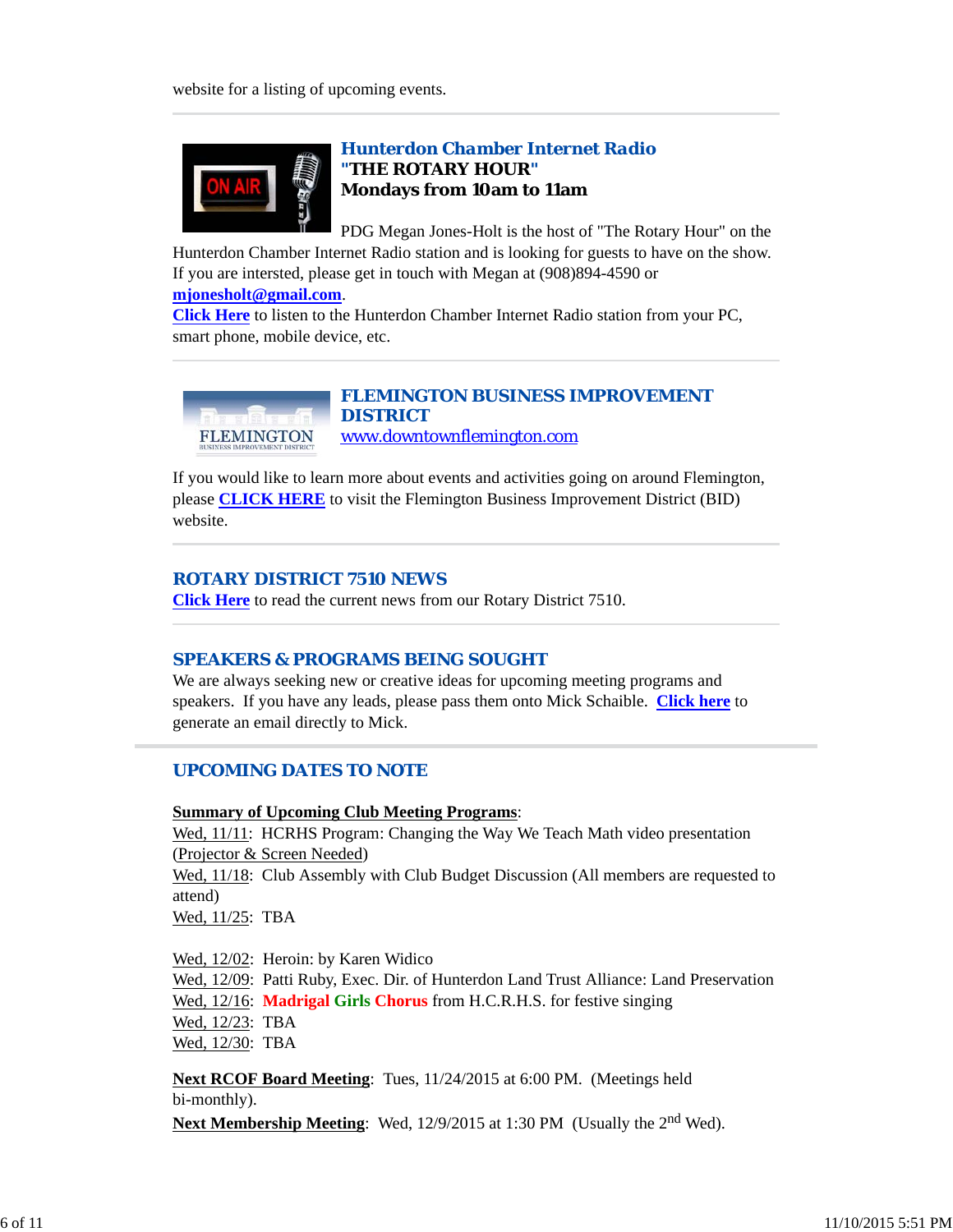#### **Upcoming RCOF Club Events, Fundraisers, Fellowship Events, Etc**.:

Fri, 12/04: **Christmas Tree Lighting Ceremony** (Main Street, Flemington) Sun, 12/06: **Hunterdon Holiday Parade** at **5pm** (Main Street, Flemington) Thurs, 12/10: **Flemington Rotary Holiday Cocktail Party** Mon, 2/29: **Hunterdon County Rotary Soup Cook-Off**

#### **Rotary District 7510 Events & Functions:**

Wed, 2/24: President-Elect Training Seminar (PETS 1) - Bridgewater Marriott Hotel May 13-15: **District Conference** at the Inn at Pocono Manor

#### *COMMITTEE LIST:*

**Click Here** to download the listing of all current Club Committee's and its members.

#### *"MEMBERS ONLY" WEBSITE:*

#### **Click Here for the Members Only section of the website to find:**

- 1) The "Membership Proposal Form" to propose a new member.
- 2) New Member Information.
- 3) An Online Copy of the Club Membership Directory.
- 4) A Link to All Photos Albums of the Club.

#### *ROTARY WEBSITE LINKS:*

Rotary International: **www.Rotary.org** Rotary District 7510: **www.RotaryNJ.org**

#### *NEARBY ROTARY CLUB MEETINGS:*

As A Rotarian, you are Welcome to attend a Rotary Club meeting anywhere in the world. Click here for the Rotary Club Locator App. Or see below for some local meetings:

#### Mondays

**Lambertville/New Hope** (6:30 pm) - Lambertville Station Restaurant; 11 Bridge Street, Lambertville NJ 08530

**Piscataway** (12:15 pm) - Radisson Hotel; 21 Kingsbridge Road, Piscataway, NJ 08854

#### Tuesdays

**Whitehouse** (12:15 pm) - Max's 22; 456 Route 22 West, Whitehouse Station, NJ 08889 **Princeton** (12:15 pm) - The Nassau Club; 6 Mercer Street, Princeton, NJ 08540 **Bridgewater-Bound Brook** (12:15 pm) - Arbor Glenn; 100 Monroe St, Bridgewater 08807

#### Wednesdays

**Branchburg Township** (7:30 am): Stoney Brook Grille; 1285 Route 28, North Branch, NJ 08876

**Flemington** (12:15pm): Copper Hill Country Club; 100 Copper Hill Road, Ringoes, NJ 08851

**Hillsborough Township** (6:15 pm): Pheasant's Landing; 311 Amwell Road (Rt. 514), Hillsborough, NJ 08844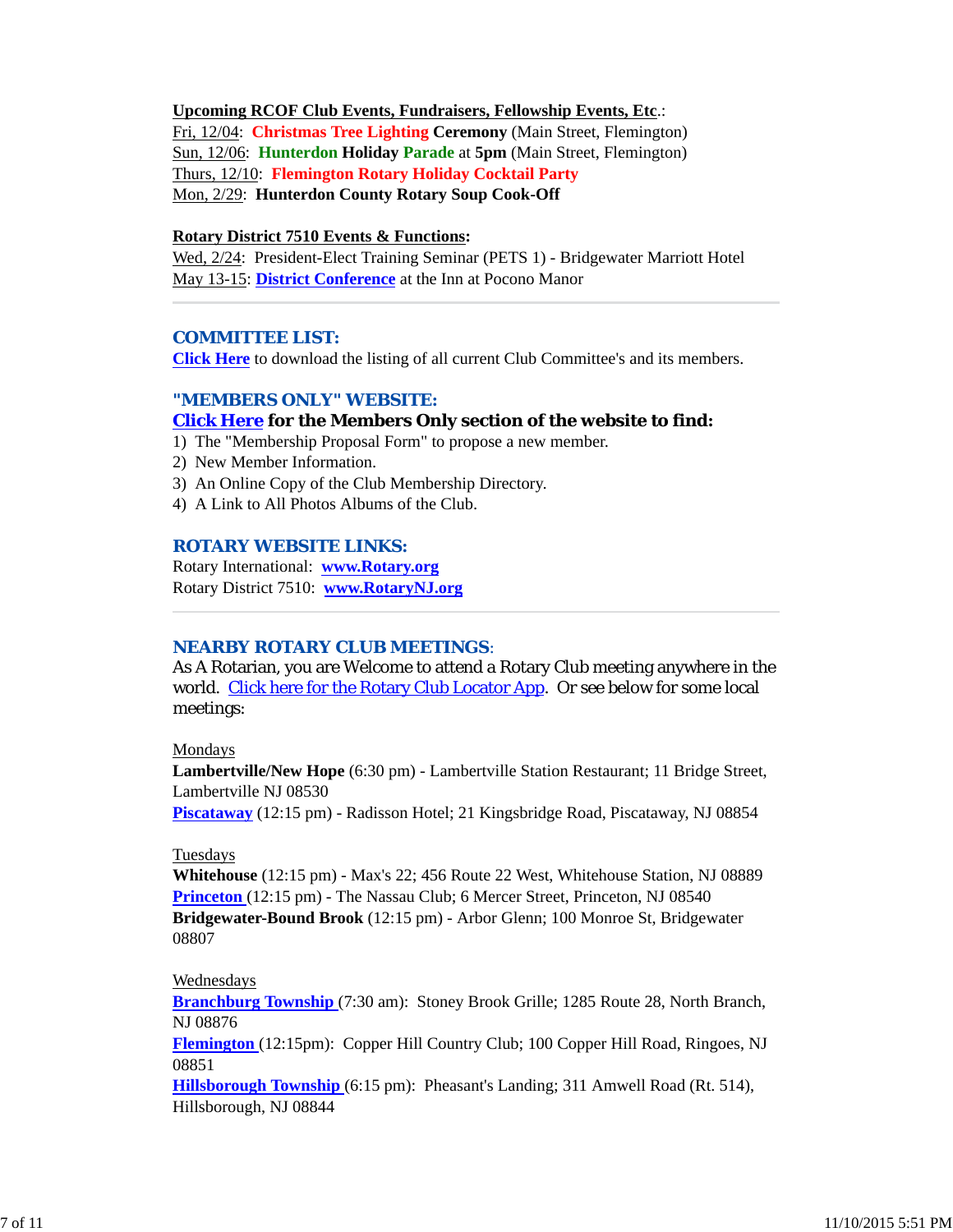## **Thursdays**

**Clinton Sunrise** (7:30 am): Clinton Fire Department; New Street, Clinton, NJ 08809 **Somerville/Bridgewater** (12:15 pm): Bridgewater Manor; 1251 US Highway 202/206, Bridgewater, NJ 08807

**Trenton** (12:15 pm): Freddie's Tavern; 12 Railroad Avenue, West Trenton, NJ 08628

#### Fridays

**North Hunterdon** (12:15 pm): Beaver Brook County Club; 25 County Club Drive, Annandale, NJ 08801

**Princeton Corridor** (12:15pm): Hyatt Regency; 102 Carnegie Center, Rt. 1 North, Princeton, NJ 08540

## eClub

**Rotary eClub of Hunterdon Horizon**: View website for meetings or online makeups.

## RI President's Call for Action in **2015-2016**: **"Be A Gift To The World"**

## **Rotary Club of Flemington - Our 92nd Year**

Founded October 3, 1923 \* Charter #1529 \* District 7510

| <b>Mick Schaible</b>                         |
|----------------------------------------------|
| D.J. Wright                                  |
| <b>Chris Steffner</b>                        |
| <b>Bob Newland</b>                           |
| <b>Lynn Hyman</b> (immediate Past-President) |
| <b>Chris Kamnitsis</b>                       |
| <b>Joe Ziegler</b>                           |
| <b>Jim Davidson</b>                          |
| K.R. "Ravi" Ravindran (Sri Lanka)            |
| <b>Hal Daume</b> (Berkeley Heights, NJ)      |
| <b>Charles Minton</b> (Union, NJ)            |
| <b>Bob Zeglarski</b> (Roselle-Rosselle Park) |
| <b>Albert Varga</b> (Lambertville-New Hope)  |
|                                              |

Club Meetings: **Wednesday, 12:15 pm, Copper Hill Country Club** 100 Copper Hill Road, Ringoes 08551





Be a gift to the world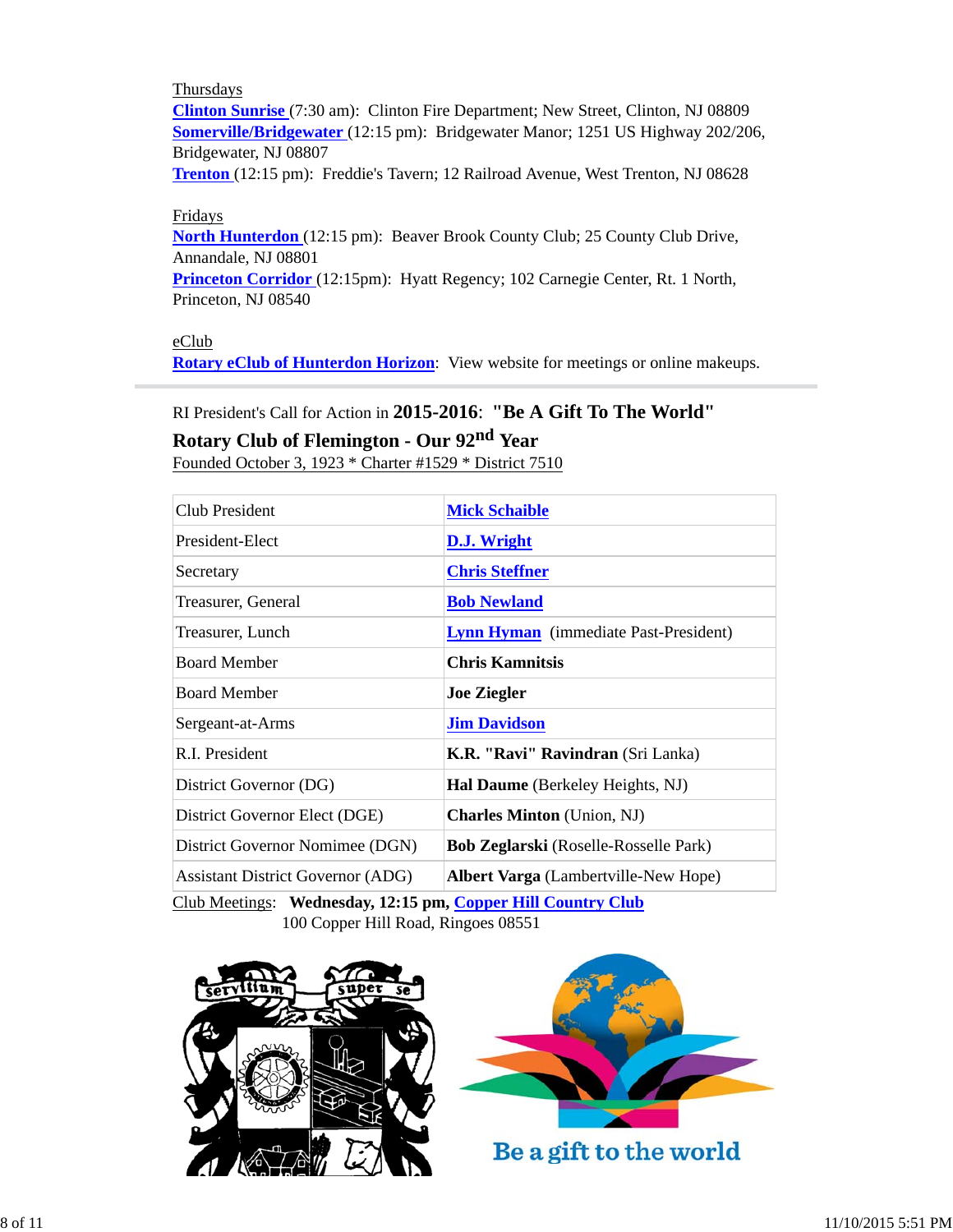

# Be a gift to the world

**MISSION STATEMENT:** The mission of Rotary International is to assist and guide Rotarians and Rotary clubs to accomplish the Object of Rotary to ensure Rotary's continuing relevance and to help build a better world, emphasizing service activities by individuals and groups that enhance the quality of life and human dignity, encouraging high ethical standards, and creating greater understanding among all people to advance the search for peace in the world.

**THE OBJECT OF ROTARY:** The object of Rotary is to encourage and foster the ideal of service as a basis of worthy enterprise and, in particular, to encourage and foster:

**1st**: The development of acquaintance as an opportunity for service;

**2nd**: High ethical standards in business and professions, the recognition of the worthiness of all useful occupations, and the dignifying of each Rotarian's occupation as an opportunity to serve society;

**3rd**: The application of the ideal of service in each Rotarian's personal, business and community life;

**4th**: The advancement of international understanding, goodwill, and peace through a world fellowship of business and professional persons united in the ideal of service.

**THE 4-WAY TEST:** "Of the things we think, say or do:

**1st**: Is it the Truth?

- 2<sup>nd</sup>: Is it Fair to all concerned?
- **3rd**: Will it build goodwill and better friendships?
- **4th**: Will it be beneficial to all concerned?"

#### *ROTARY's AVENUE'S OF SERVICE*:

**1)** Through **Club Service**, we have fun, build lasting friendships, and make sure that our club runs well.

**2)** Through **Vocational Service**, we volunteer our professional skills to serve others and promote integrity in everything we do.

**3)** Through **Community Service**, we address local needs and work with our community to bring lasting improvements.

**4)** Through **International Service**, we meet humanitarian needs around the globe and promote world understanding and peace.

**5)** Through **Youth Service**, we work with young people to help them become the next generation of leaders, visionaries, and peacemakers.

#### **2015-2016 CLUB MEMBER ROSTER Rotary Club of Flemington, NJ**

Current Number of Members: 42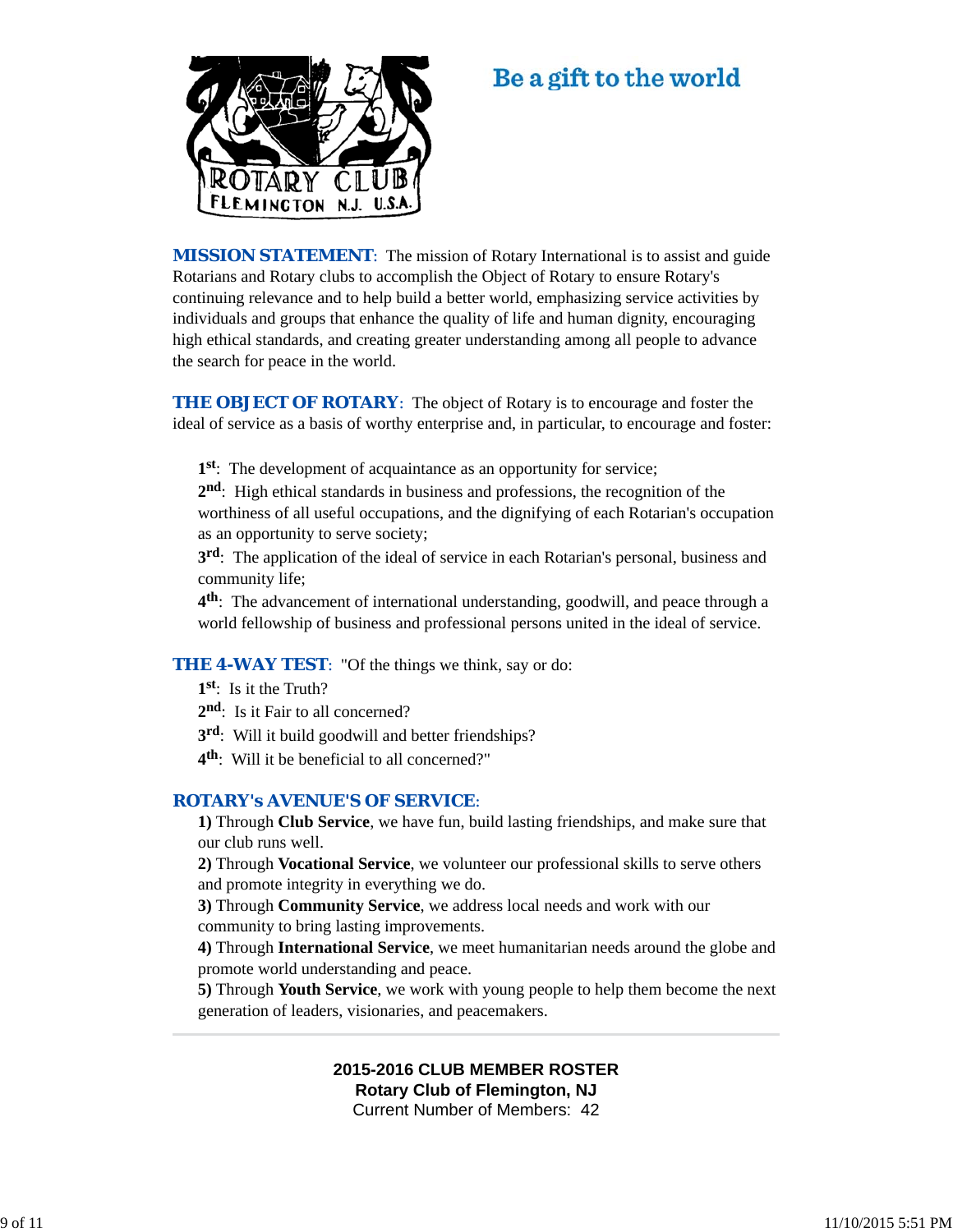| Rotarian                          | <b>Member Since</b> | <b>Classification</b>           |
|-----------------------------------|---------------------|---------------------------------|
| Black, Bruce B.                   | 2007                | <b>Health and Fitness</b>       |
| Bohler, Herbert C. (Herb)         | 1977                | <b>Specialty Advertising</b>    |
| <b>Campbell, Jennifer</b>         | 2015                | <b>General Practice</b>         |
| Chittenden, Robert L. (Bob)       | 2003                | M.E.F.P. Consulting Engineering |
| Clark, Arthur L. (Sandy)          | 1987                | Printing                        |
| Davidson, James G. (Jim)          | 2002                | <b>Rubber Products</b>          |
| Erskine, John                     | 2014                | Youth Development               |
| Ferrari, Frederick J. (Fred)      | 1964                | Orthodontia                     |
| Fisher, Charles H. (Charlie)      | 1961                | <b>Funeral Services</b>         |
| Fisher, Thomas H. (Tom)           | 2012                | Property & Casualty Insurance   |
| <b>Harkness, David W. (Dave)</b>  | 2015                | <b>Hospital Affairs</b>         |
| Harrison, Jeffrey (Jeff)          | 1996                | Psychotherapy                   |
| Hyman, Lynn                       | 2010                | <b>Retail Banking</b>           |
| Kamnitsis, Christopher P. (Chris) | 2001                | <b>Financial Planning</b>       |
| Kavanagh, Michele                 | 2013                | <b>Community Banking</b>        |
| Liebross, Ira                     | 1997                | <b>Family Medicine</b>          |
| Loew, Darren                      | 2002                | Orthodontics                    |
| Martin, Teresa (Terry)            | 1993                | Solid Waste/Recycling           |
| Mazujian, Harry                   | 2004                | Clergy                          |
| McWilliams, Nancy                 | 1992                | Psychotherapy                   |
| Metz, Kim                         | 2007                | <b>Technical Education</b>      |
| Muller, George D.                 | 1964                | <b>Cut Glass Manufacturing</b>  |
| Nastasi, William (Bill)           | 1996                | <b>General Contracting</b>      |
| Newland, Robert D. (Bob)          | 1998                | Insurance                       |
| Ownes, Terry M.                   | 1987                | <b>Floor Covering</b>           |
| Phelan, Christopher J. (Chris)    | 2009                | <b>Chamber Of Commerce</b>      |
| Randolph, R. Wayne                | 1982                | <b>Veterinary Medicine</b>      |
| Reinbacher, Otto A.               | 1997                | Clergy                          |
| Rogow, Stephen S. (Steve)         | 1973                | Orthodontics                    |
| Schaible, R. Michael (Mick)       | 1998                | <b>Appraisal Services</b>       |
| Skowronek, Kenneth J. (Ken)       | 1994                | <b>Family Law</b>               |
| Sollner, Richard F. (Dick)        | 1962                | Air Transportation              |
| Steffner, Christina (Chris)       | 2014                | Education                       |
| Stothoff, Richard H. (Dick)       | 1966                | <b>Sanitary Engineering</b>     |
| Weinstein, Theodore H. (Ted)      | 1994                | <b>Pulmonary Medicine</b>       |
| Widico, Karen A.                  | 1997                | <b>Public Health Services</b>   |
| Williams, Gwen                    | 1991                | Purchasing/Manufacturing        |
| Wise, Robert (Bob)                | 1992                | <b>Hospital Administration</b>  |
| Woske, Harry                      | 1977                | Cardiology                      |
| Wright, Daniel J. (D.J.)          | 2003                | <b>Funeral Services</b>         |
| Ziegler, Joseph E. (Joe)          | 1988                | <b>Investment Advisor</b>       |
| Zullo, John J. (Johnnie)          | 1987                | <b>Chemical Engineering</b>     |